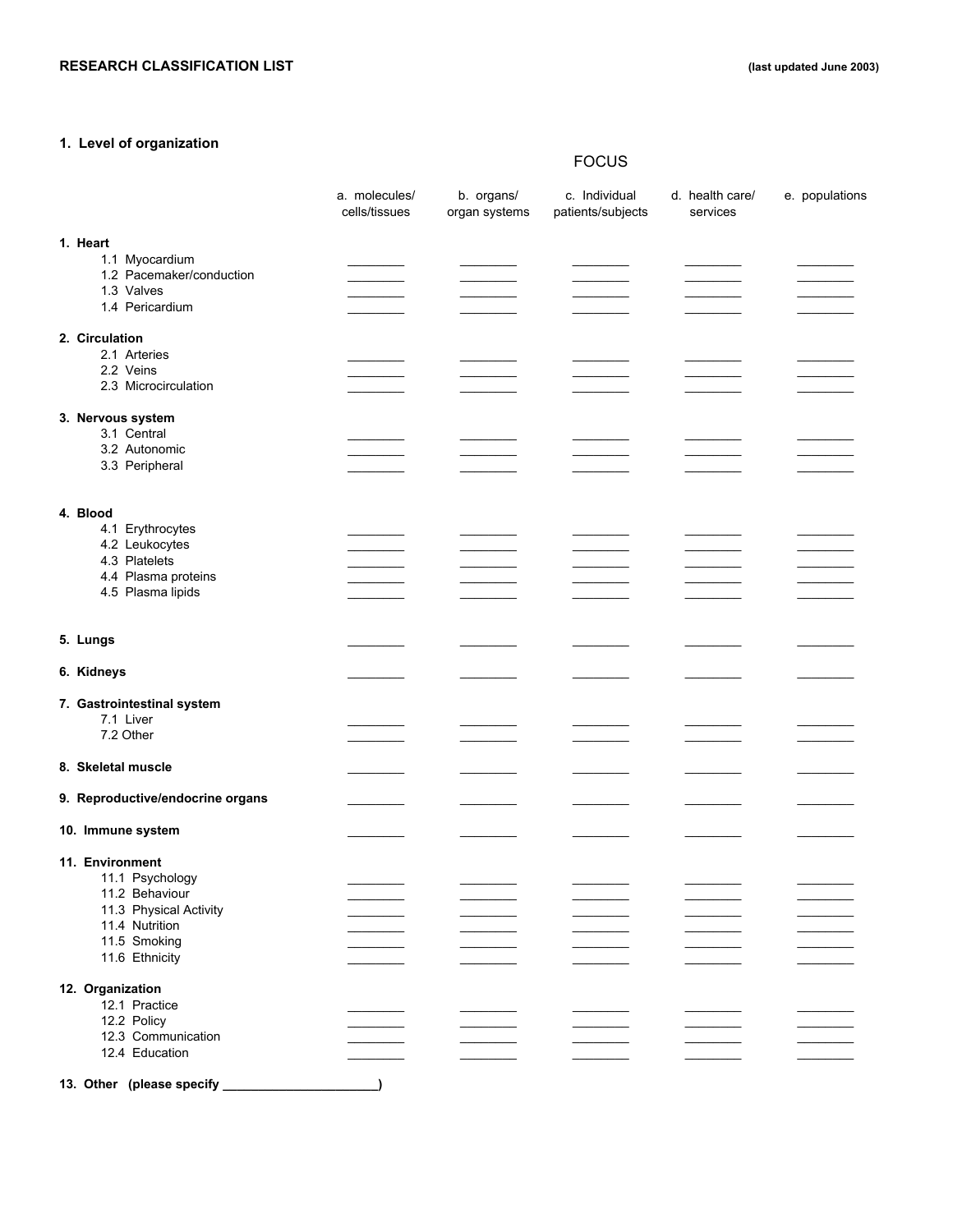## **2. SPECIALIZATION (S)**

#### **With respect to your research, what best characterizes your discipline or field of specialization?**

- S-1 Analytical chemistry
- S-2 Anatomy
- \_\_\_\_ S-3 Anesthesia
- \_ S-4 Biochemistry
- \_\_\_\_\_ S-5 Biomedical engineering
- \_\_\_\_\_ S-6 Biophysics
- S-7 Cardiac surgery
- \_ S-8 Cardiology
- \_\_\_\_\_ S-9 Cell biology
- \_\_\_\_\_\_\_\_\_ S-10 Cell physiology
- S-11 Chemical engineering
- **Example 12 S-12 Clinical trials**
- **EXECUTE:** S-13 Community intervention
- \_\_\_\_\_ S-14 Developmental physiology
- \_\_\_\_ S-15 Education
- \_\_\_\_ S-16 Electrophysiology
- \_\_\_\_\_ S-17 Emergency cardiac care
- \_\_\_\_\_ S-18 Endocrinology
- \_\_\_\_\_ S-19 Epidemiology
- \_\_\_\_\_ S-20 Exercise physiology
- \_\_\_\_\_ S-21 Fetal physiology
- \_\_\_\_\_ S-22 Gastroenterology
- \_\_\_\_\_ S-23 Genetics
- S-24 Health promotion
- \_\_\_\_\_\_\_\_ S-25 Health services
- S-26 Hematology
- S-27 Hemodynamics
- \_\_\_\_\_ S-28 Histology
- \_\_\_\_\_ S-29 Immunology
- \_ S-30 Intensive care medicine
- \_\_\_\_\_ S-31 Internal medicine
- \_\_\_\_\_ S-32 Mathematics
- \_\_\_\_\_ S-33 Molecular biology
- S-34 Neonatology
- \_\_\_\_\_ S-35 Nephrology
- \_\_\_\_\_ S-36 Neuroanatomy
- \_\_\_\_\_ S-37 Neurochemistry
- \_\_\_\_\_\_\_ S-38 Neuropathology
- \_\_\_\_\_\_\_ S-39 Neurophysiology
- \_\_\_\_\_\_\_ S-40 Neurosurgery
- S-41 Nursing
- **S-42 Nutrition**
- \_\_\_\_\_ S-43 Oncology
- \_\_\_\_\_ S-44 Pathology
- \_\_\_\_\_ S-45 Pediatrics
- \_\_\_\_\_ S-46 Pharmaceutical chemistry
- S-47 Pharmacology
- \_\_\_\_\_ S-48 Physics
- \_\_\_\_\_ S-49 Physiology
- \_\_\_\_\_ S-50 Preventive medicine
- **Example 3-51 Psychiatry**
- \_\_\_\_\_ S-52 Psychology
- \_\_\_\_\_ S-53 Pulmonology
- \_\_\_\_\_\_\_ S-54 Radiology
- S-55 Rehabilitation
- \_ S-56 Statistics
- $\overline{\phantom{a}}$  S-57 Transfusion medicine
- \_ S-58 Transplantation
- S-59 Vascular surgery
- S-60 Virology
- \_ S-61 Other (please specify) \_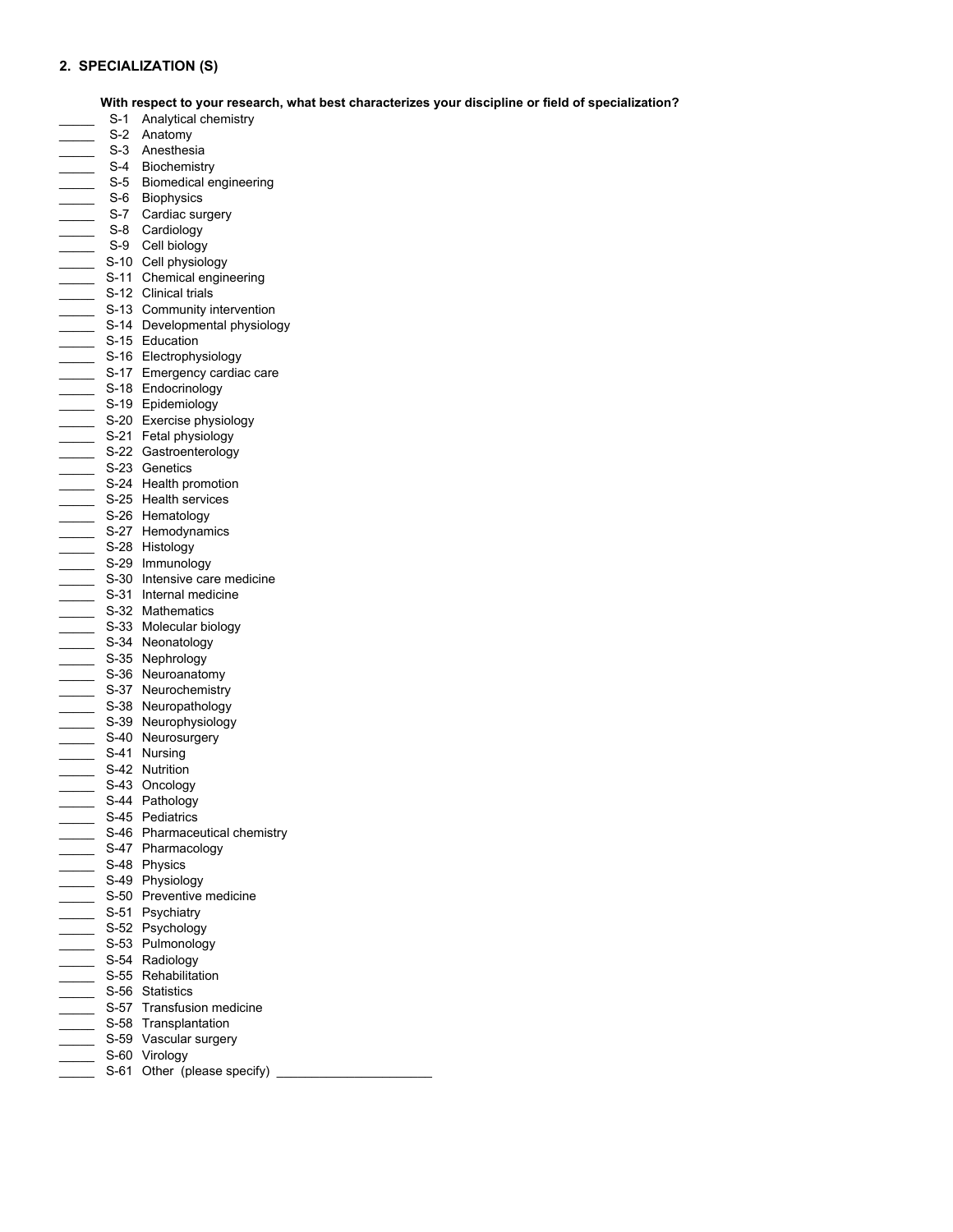## **3. METHODOLOGY (M)**

**What are your principal research methodologies?**

- M-1 Ambulatory monitoring \_\_\_\_\_ M-2 Angiography M-3 Angioplasty \_\_\_\_ M-4 Autoradiology \_\_\_\_\_ M-5 Behaviour studies \_\_\_\_\_ M-6 Biochemical analysis \_\_\_\_\_ M-7 Calcium imaging \_ M-8 Cardiac assist devices \_\_\_\_\_\_\_ M-9 Cell cultures \_\_\_\_\_\_ M-10 Cineradiography M-11 Clinical trials M-12 Computer modeling \_\_\_\_\_ M-13 Computer tomography \_\_\_\_ M-14 Crystallography \_\_\_\_\_ M-15 Data base analysis \_\_\_\_ M-16 Diagnostic theory \_\_\_\_ M-17 Dietary manipulation \_\_\_\_ M-18 Doppler ultrasound \_\_\_\_\_ M-19 Doppler velocimetry \_\_\_\_ M-20 Echocardiography \_\_\_\_\_ M-21 Electrocardiography (including mapping) \_\_\_\_ M-22 Electron microscopy \_ M-23 Electromyography \_\_\_ M-24 Electrophysiology \_\_\_\_ M-25 Enzymology \_\_\_\_ M-26 Epidemiology \_\_\_<br>\_\_\_ M-27 Ethnography \_\_\_ M-28 Exercise testing \_\_\_\_ M-29 Fluorescent imaging \_\_\_\_\_ M-30 Force measurement \_\_\_\_\_ M-31 Gas chromatography \_\_\_\_\_ M-32 Gas exchange analysis \_\_\_\_ M-33 Grounded theory \_\_\_\_ M-34 Hemodynamic measurements \_\_\_\_\_ M-35 Histology/morphology \_\_\_\_\_ M-36 Immunology \_\_\_\_\_ M-37 Isolated tissue work \_\_\_\_\_ M-38 Lasers \_\_\_ M-39 Lipid/Lipoprotein analysis \_\_\_\_\_ M-40 Magnetic resonance studies \_\_\_\_\_ M-41 Mass spectrometry \_\_\_ M-42 Mechanics \_\_\_\_ M-43 Metabolic measurements \_\_\_\_ M-44 Microdialysis \_\_\_\_\_ M-45 Microscopic spectrofluorometry \_\_\_\_\_ M-46 Molecular biological techniques \_\_\_\_ M-47 Morphometry \_\_\_\_ M-48 Neuropharmacology \_\_\_\_ M-49 Nuclear medicine \_\_\_\_\_ M-50 Optical studies **M-51 Participatory research** \_\_\_\_ M-52 Pharmacokinetics \_\_\_ M-53 Phenomenology \_\_\_\_ M-54 Phonocardiography \_\_\_\_\_ M-55 Plethysmography \_\_\_\_\_ M-56 Posturography **M-57** Questionnaires and interviews \_\_\_\_ M-58 Radioactive microspheres \_\_\_\_\_ M-59 Radioimmunoassays \_ M-60 Renal function tests \_\_\_\_ M-61 Sonomicrometry \_\_\_\_ M-62 Spectral analysis \_\_\_\_ M-63 Spectrophotometry \_\_\_\_ M-64 Tracer techniques \_\_\_\_\_ M-65 Videomicroscopy \_\_\_\_ M-66 Virus culture
- $\overline{\phantom{a}}$  M-67 Other (please specify)